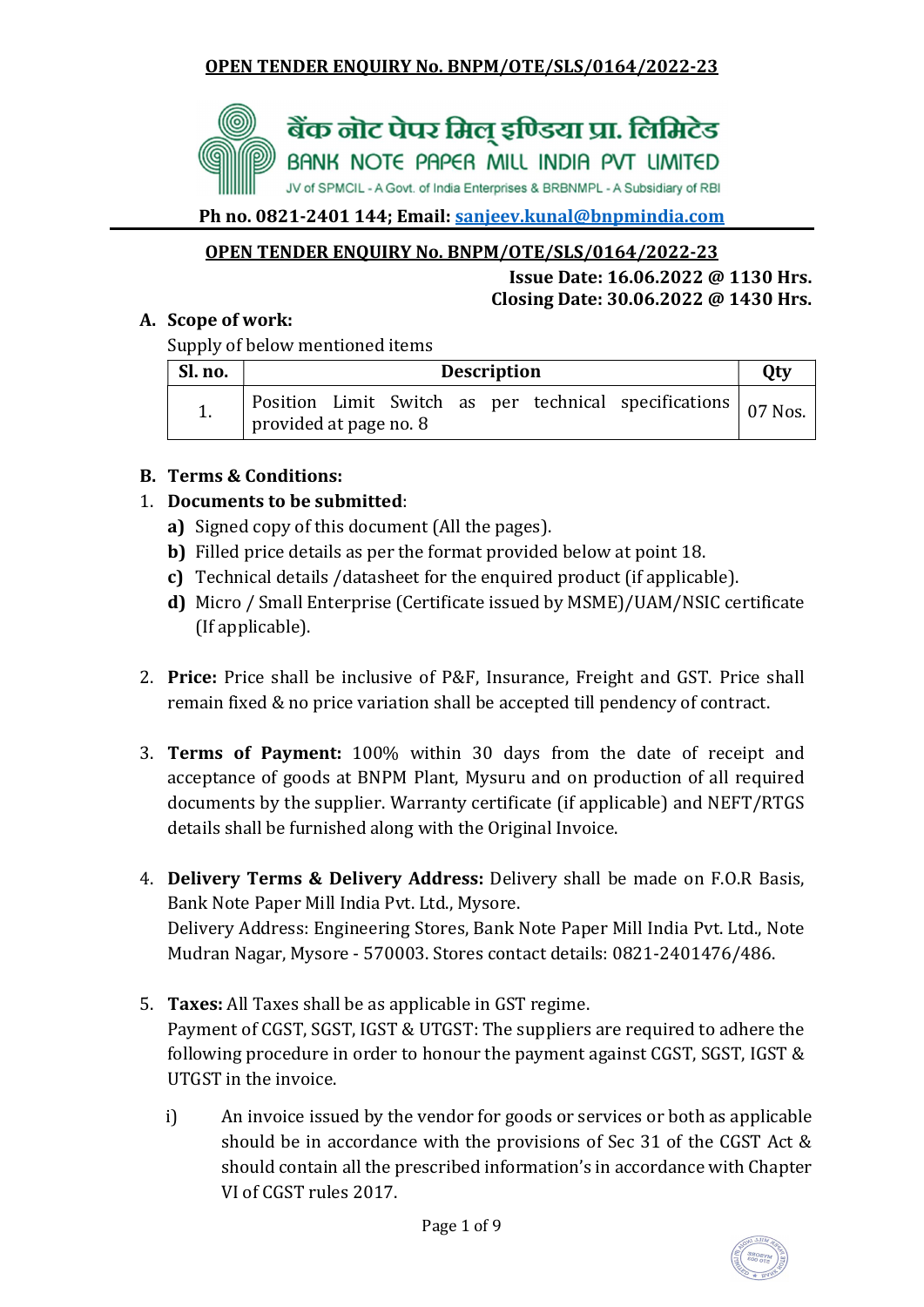- ii) A debit note issued if any, by the vendor should be in accordance with the provisions of Sec 34 of the CGST Act.
- iii) The vendor should mandatorily upload the aforementioned documents in respective GSTR, details of outward supplies of goods or services as applicable within the prescribed time under GST Act.
- iv) The vendor should provide the relevant documents to confirm the tax charged on the invoice has been paid to the credit of government after adjusting the ITC if any.

Notwithstanding the above, the supplier should provide indemnification as follows:

In the event of non-compliances with respect to GST Act & Rules by the successful bidder, the purchaser is allowed to adjust the GST amount from retention amount (either in BG or in cash) held by the company. If no amount is available for recovery, the successful bidder will refund the GST liability within 10 days from the date of GST reversal in GSTRN.

The above requirements are mandatory to claim any GST liability, falling which, the GST liability will not be paid /reimbursed/accepted.

# A. The bidder should consider the following points while quoting GST Rate in their bids:

- 1. In case of unregistered bidders, the rate and amount of GST shall be shown as "Nil".
- 2. In case of a compounding dealer, GST shall be quoted as "Nil" as compounded dealers cannot collect GST from the consumers. The price quoted therefore shall be construed as all inclusive.
- 3. In case of work contracts or pure labour contracts, the bidder shall quote single GST rate for the work.
- 4. In case of composite supplies, i.e., a supply consisting of one principal supply and other ancillary supplies, the supply will attract the GST Rate of the principal supply. For example, if Item A in the supply order is the major or principal supply and other items are ancillary supplies, the bidder shall quote the GST Rate applicable to the principal goods (i.e., Item A) being supplied.
- 5. In case of mixed supply, i.e., a combination of two or more individual goods made together for a single price (each of these items can be supplied separately and is not dependent on any other), the total supply will attract the GST rate of the item which has the highest rate of tax. For example, if Item A in the mixed supply attracts highest rate of tax, the bidder shall quote the GST rate applicable to item A for total mixed supply.
- 6. In case of supplies which are neither composite nor mixed supplies, the bidder shall quote the GST Rate applicable to each item of supply separately.
- 7. If there is any difference of opinion regarding classification in HSN code, the bidder should sought clarification/raise query within the given time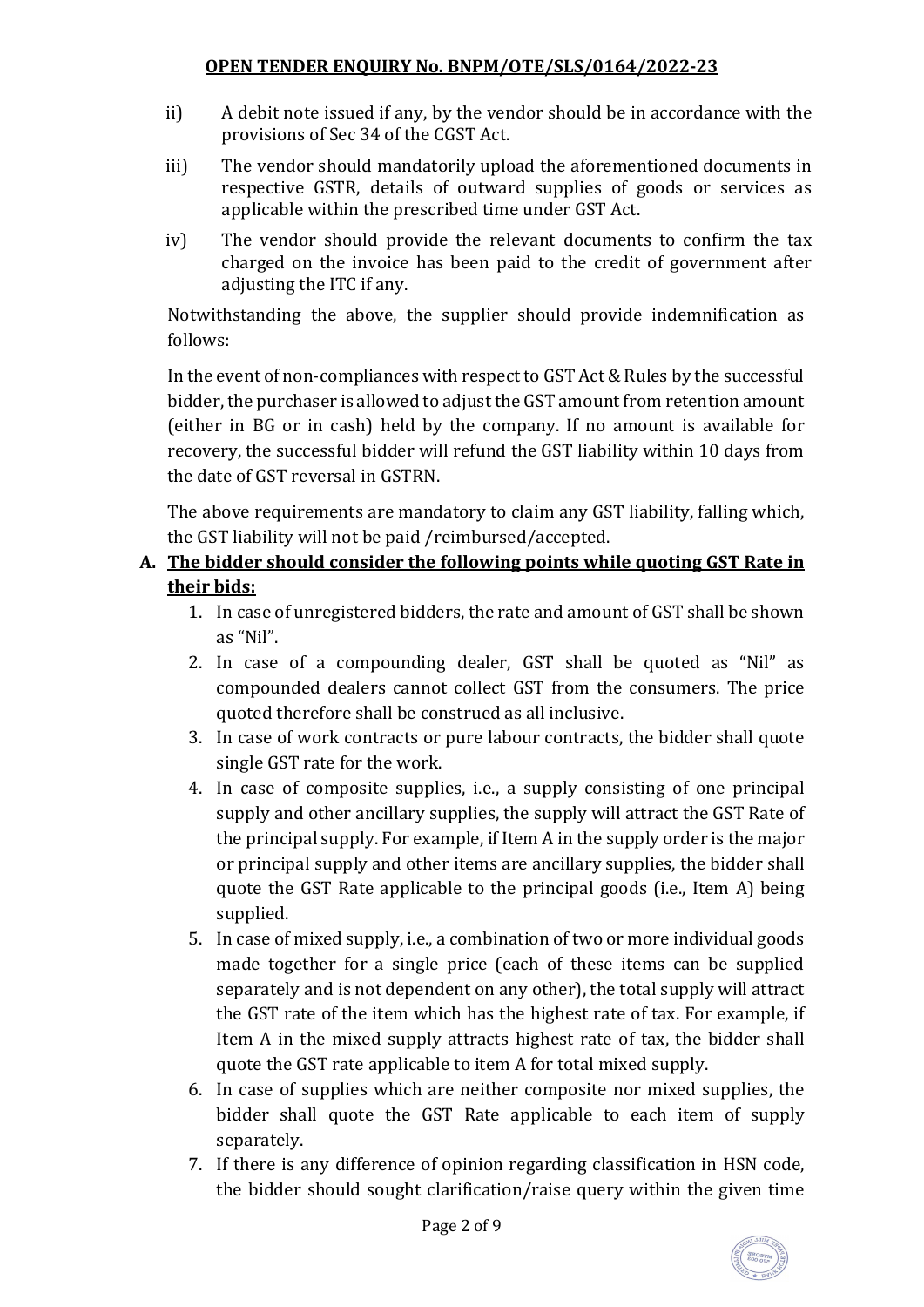from the date of tender and it would be clarified before submitting the bid. Once clarified then that will be final & binding and no deviation shall be granted.

## B. Other instructions for the bidders to claim any GST liability, failing which, the GST liability will not be paid/reimbursed/accepted:

- 1. Registered/compounding Contractor/supplier should produce GST Invoice containing all the particulars stated in Rule 46 of the CGST Rules, 2017 in accordance with the provisions of Section 31 of the CGST ACT.
- 2. The supplier should mandatorily update the invoice details in GSTR-1, details of outward supplies of goods or services within the prescribed time under GST Act
- 3. The Payment shall be made net of TDS as per the provisions of CGST/SGST/IGST Act.
- 4. Wherever there is difference in the amount admitted, the supplier may be directed to issue a Credit Note (in case of reduction in the Invoice value)/Debit Note (in case of increase in the Invoice value), and payment shall be released only after the receipt of such Debit or Credit Note
- 5. Supplier should provide the relevant documents to confirm the tax charged on the invoice has been paid to the credit of Government after adjusting with ITC, if any.
- 6. Supplier should provide indemnification as follows: "In the event of noncompliances with respect to GST ACT and Rules by the supplier, the supplier should refund the GST liability within 10 days from the date of GST reversal in GSTRN failing which the purchaser shall recover the GST amount from the retention amount (whether in BG or in Cash) held by the company".
- 6. Warranty: The product supplied shall be under warranty for 12 months from the date of receipt of material at BNPM Plant, Mysore. Warranty certificate to be enclosed wherever applicable.

If the applicable warranty period is less than 12 months then the same has to be mentioned at the appropriate place provided at page no. 7 of this enquiry document.

- 7. Liquidated Damages (LD): Liquidated damages shall be applicable at the rate of 0.5% per week or part thereof until actual delivery or performance, subject to a maximum deduction of 10% of the delayed good's /service's contract price.
- 8. Delay in supplier's performance: Time for and the date specified in the contract or as extended for the delivery of the stores shall be deemed to be the essence of the contract and the supplier shall deliver the goods and perform the services under the contract within the time schedule specified by BNPM in the contract.

Any delay attributable to the supplier in maintaining its contractual obligations towards delivery of goods and performance of services shall render the supplier

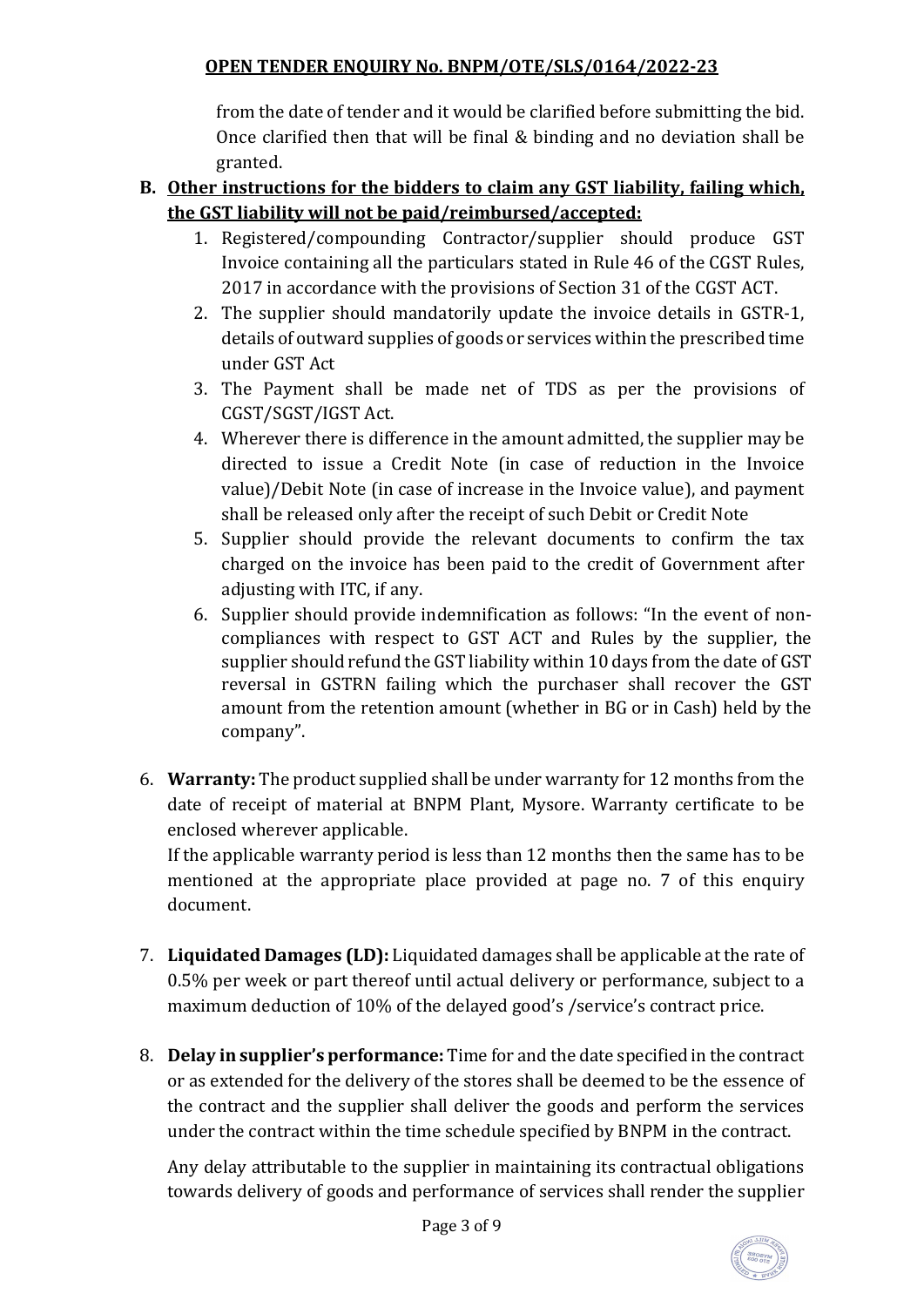liable to any or all the following sanctions besides any administrative action such as (a) Imposition of liquidity damages (as mentioned in point 7 of this enquiry document); (b) Termination of contract for default (as mentioned in point 12 of this enquiry document).

9. Extension of Time: If the contract is delayed in the progress of work by changes ordered in the work, or any clause which BNPM shall decide to justify the delay, then the time of completion shall be extended by a reasonable time.

If at any time during the currency of contract, the supplier encounters conditions hindering timely delivery of the goods and performance of services, the supplier shall promptly inform BNPM in writing about the same and its likely duration and make a request to BNPM for extension of the delivery schedule accordingly. On receiving the supplier's communication, BNPM shall examine the situation as soon as possible and, at its discretion, may agree to extend the delivery schedule, with or without liquidated damages for completion of supplier's contractual obligations by issuing an amendment to the contract.

- 10. Rejection Replacement: In case of supplies, materials not meeting our specification will be rejected outright and the rejected material shall be taken back within 7 days at the cost and risk of the supplier and replacement should be made within 15 days from the date of intimation. No payment shall be made for rejected item. If the material is not taken back within the stipulate period, BNPM reserves the right to dispose-off the material at the risk and expense of the vendor as per provision under Section IV: General conditions of contract.
- 11. Risk Purchase Clause: If the supplier fails to abide by the terms and conditions of the contract/agreement, or fails to supply the material as per the delivery schedule or any time repudiates the contract,

Procure the tendered item / render service from other agencies at the risk and cost of the supplier. The cost difference between the alternative arrangement and existing contract value wherein default has been made will be recovered from the supplier along with the other incidental charges.

In case of procurement through alternative sources, if procurement price is lower than the existing contract value wherein default has been made, in such case no benefit on this account will be passed on to the supplier.

# 12. Termination of Contract for Default:

Without prejudice to any other remedy for breach of contract, such as removal from the list of registered supplier, by written notice of default sent to the supplier, the contract may be terminated in whole or in part:

i) If the supplier fails to deliver any or all of the stores within the time period(s) specified in the contract, or any extension thereof granted; and

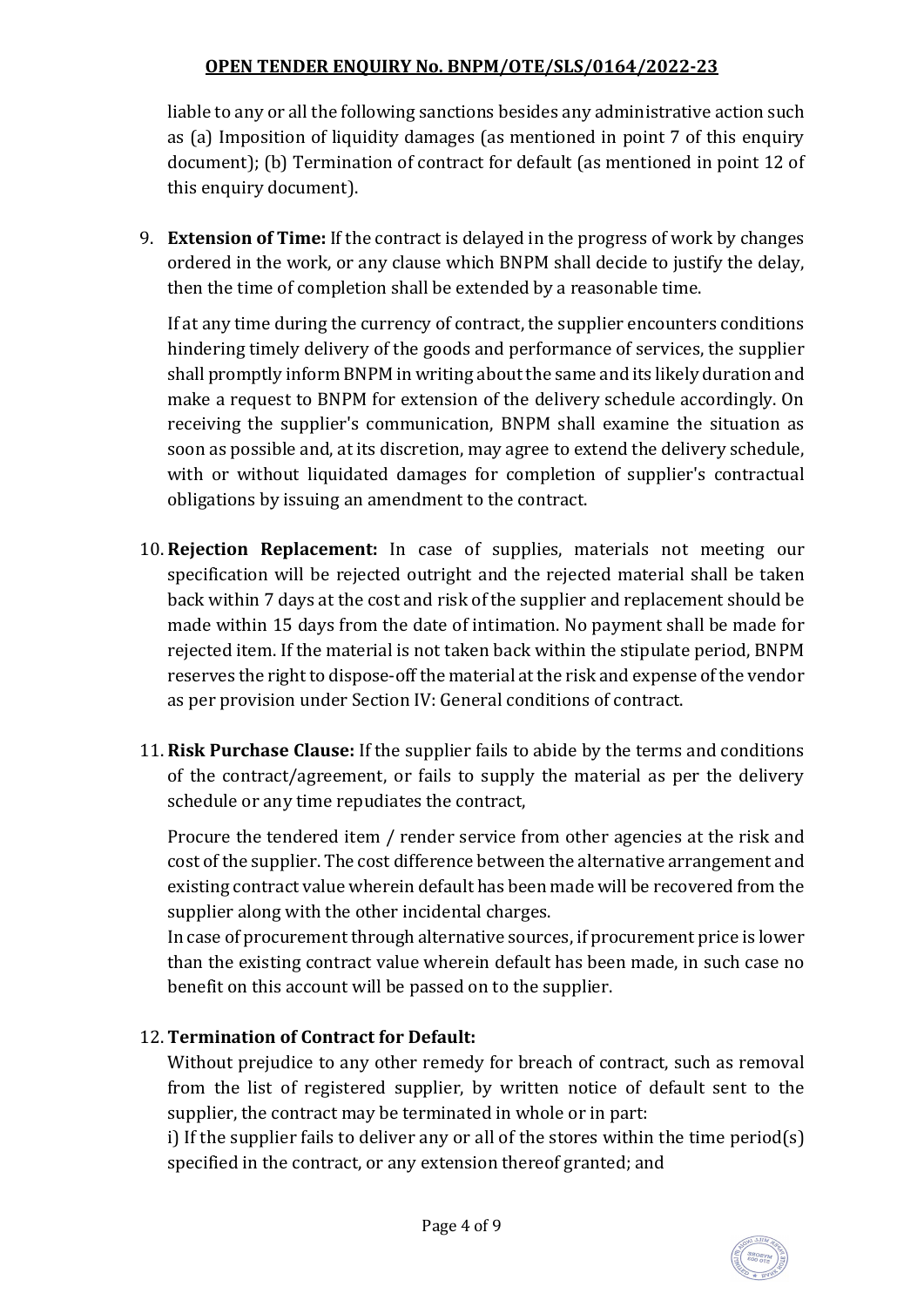ii) If the supplier fails to perform any other obligation under the contract within the period specified in the contract or any extension thereof granted.

- 13. Termination for Convenience (Foreclosure) Clause: BNPM reserves the right to terminate the contract, in whole or in part for its (BNPM's) convenience, by serving written notice on the supplier at any time during the currency of the contract. The notice shall specify that the termination is for the convenience of BNPM. The notice shall also indicate inter-alia, the extent to which the supplier's performance under the contract is terminated, and the date with effect from which such termination will become effective.
- 14. Settlement of Disputes through Arbitration: All disputes and differences of any kind whatsoever arising out of or in connection with the contract, whether during the progress of the work or after their completion except accepted matters shall be settled through arbitration process as per the Arbitration & Conciliation Act, 1996. The venue of arbitration shall be Mysore, Karnataka.
- 15. Legal Jurisdiction: The Courts of Mysore (Karnataka State) shall alone have jurisdiction to decide on any legal matter of dispute whatsoever arising out or in respect of the contract.
- 16. Force Majeure: In the event of any unforeseen event directly interfering with the supply of stores arising during the currency of the contract, such as war, hostilities, acts of the public enemy, civil commotion, sabotage, fires, floods, explosions, epidemics, quarantine restrictions, strikes, lockouts, or acts of God, the Contractor shall, within a week from the commencement thereof, notify the same in writing to the Purchaser with reasonable evidence thereof. Unless otherwise directed by BNPM in writing, the supplier shall continue to perform its obligations under the contract as far as reasonably practical, and shall seek all reasonable alternative means for performance not prevented by the Force Majeure event. If the force majeure condition(s) mentioned above be in force for a period of 90 days or more at any time, either party shall have the option to terminate the contract on expiry of 90 days of commencement of such force majeure by giving 14 days' notice to the other party in writing. In case of such termination, no damages shall be claimed by either party against the other, save and except those which had occurred under any other clause of this contract prior to such termination.
- 17. Rights of Rejection: BNPMIPL reserves the right to reject any or all the applied bids without assigning any reason whatsoever. The enquiry can be rejected on national security grounds.

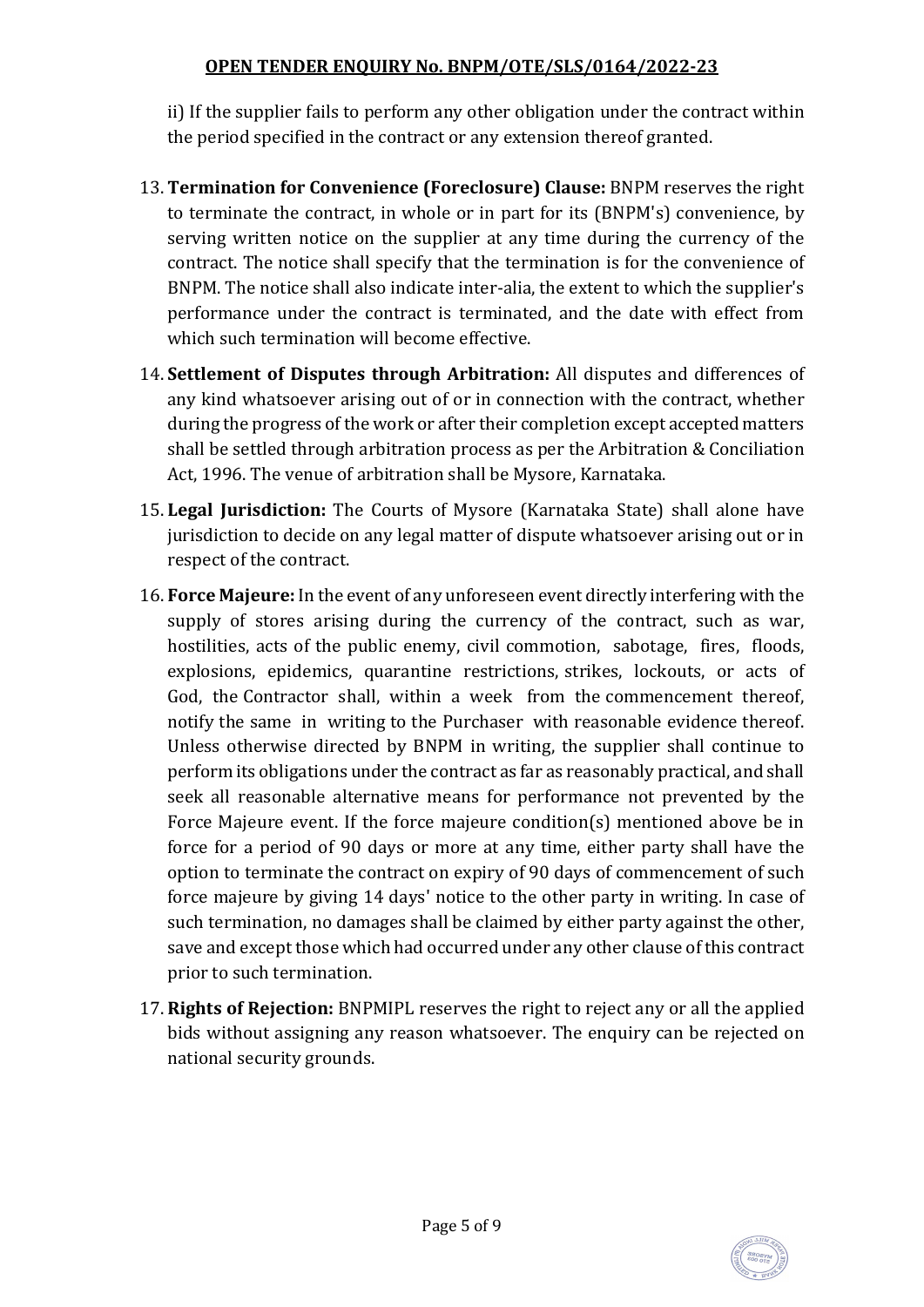## 18. Price Bid Format:

| Sl.<br>No. | <b>Material Description</b>                                                           | <b>UOM</b>      | Qty            | <b>Unit Price</b><br>(INR) | <b>P&amp;F,</b><br>Insurance &<br>Freight<br><b>Charges</b><br>(INR) | GST@<br>$ \frac{9}{6}$<br>Amount<br>(INR) | Unit price<br>including P&F,<br>Insurance,<br>Freight & GST<br>(INR) | <b>Total price</b><br>inclusive of P&F,<br><b>Insurance, Freight</b><br>& GST (F.O.R,<br><b>BNPM, Mysuru)</b><br>(INR) | <b>Input GST</b><br>Credit (INR)<br>{GST amount<br>* Total<br>quantity} | <b>Effective total</b><br>price inclusive<br>of P&F,<br>Insurance,<br>Freight (F.O.R,<br><b>BNPM, Mysuru)</b><br>(INR) |
|------------|---------------------------------------------------------------------------------------|-----------------|----------------|----------------------------|----------------------------------------------------------------------|-------------------------------------------|----------------------------------------------------------------------|------------------------------------------------------------------------------------------------------------------------|-------------------------------------------------------------------------|------------------------------------------------------------------------------------------------------------------------|
| A          | B                                                                                     | $\sqrt{2}$<br>U | D              | E                          | F                                                                    | G                                         | $H = E + F + G$                                                      | $I=H^*D$                                                                                                               | $J = G^*D$                                                              | $K=I-J$                                                                                                                |
| 1.         | Position Limit Switch as per<br>technical<br>specifications<br>provided at page no. 8 | Nos.            | $\overline{ }$ |                            |                                                                      |                                           |                                                                      |                                                                                                                        |                                                                         |                                                                                                                        |

Note: Evaluation shall be done on the basis of Schedule wise effective total price to decide L-1 bidder.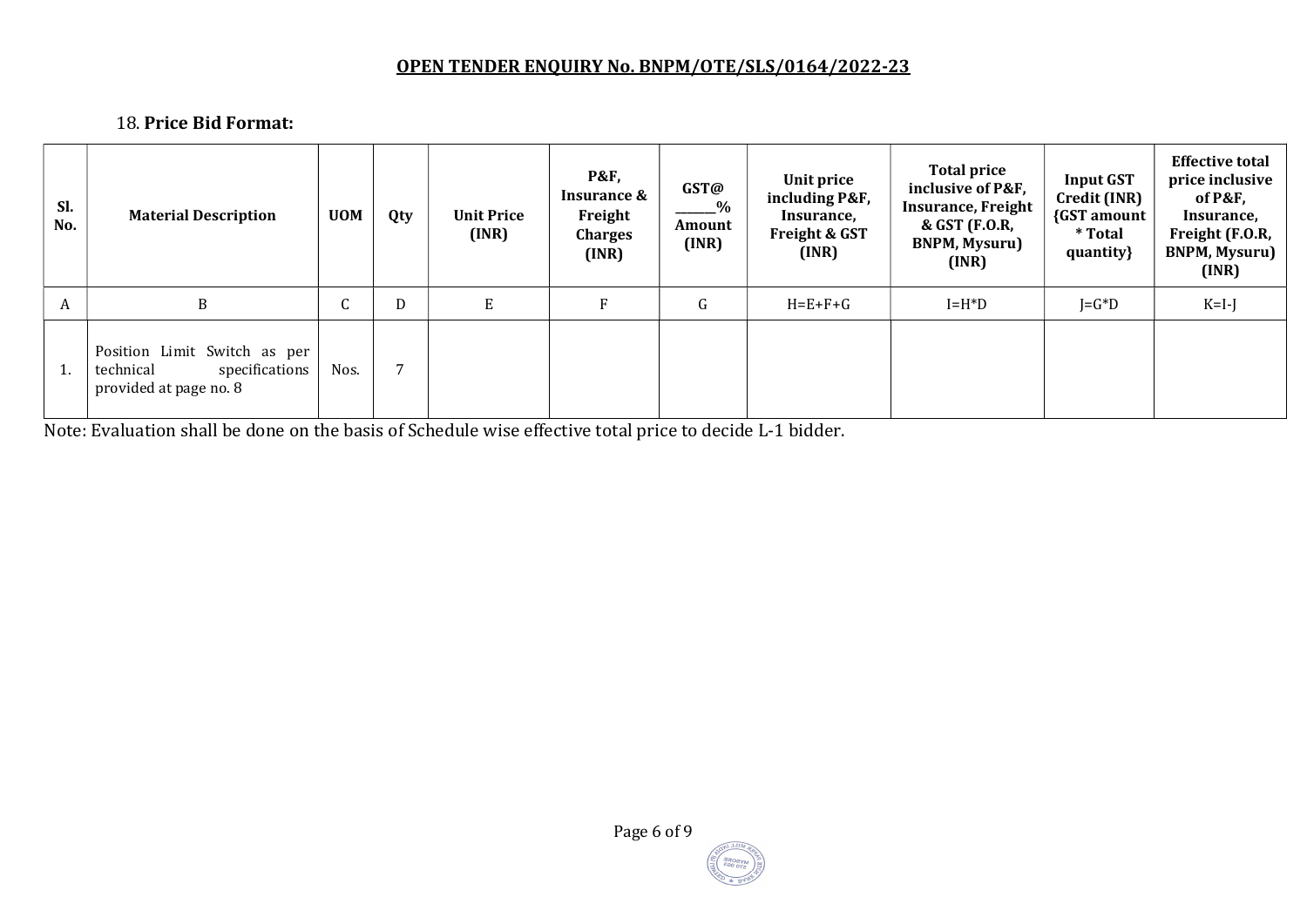We hereby confirm that

- 1. We accept all the terms & conditions mentioned in the enquiry.
- 2. Payment Terms: 100% within 30 days from the date of receipt and acceptance of goods at BNPM Plant, Mysuru.
- 3. Price quoted is inclusive of P&F, Insurance, Freight and GST on F.O.R Basis, BNPM Plant, Mysuru.
- 4. Bid validity: 90 days from the date of enquiry closing date.
- 5. HSN Code: ………………......
- 6. Delivery period: ………………… (Days / Weeks)
- 7. Warranty Period: ………………. Months (Time Period to be specified in case warranty period is less than 12 months / NA to mentioned in the in case warranty is not applicable)
- 8. Bank Details: Acc. No. …………………………….; Bank Name: ……………………………………………; Branch name: ………………………………………..; Branch Code: …………………………………………; IFSC: ……………………………………………………..;
- 9. MSME / NSIC status: …………………………………. (If yes, then supporting document to be submitted along with the offer)

(Please fill above: MSI – For Micro Enterprises; SSI – For Small Enterprises; MED.SI –

For Medium Enterprises; NSIC – For National Small Industries Corporation regd. firm)

10. Bid Security Declaration has been submitted as per the format provided at page no. 9

Signature of bidder: ……………………………………. Contact Person: …………………………………………..; Contact No. ………………………………………………… Email Id: ……………………………………………………. Name of the Firm with Address: ………………….. …………………………………………………………………… Seal of the firm: …………………………………………... GST No.: ……………………………………………………… NOTE: Interested bidders are recommended to register themselves at company's website

https://bnpmindia.com/Vendor.aspx in order to get future enquiries of relevant items.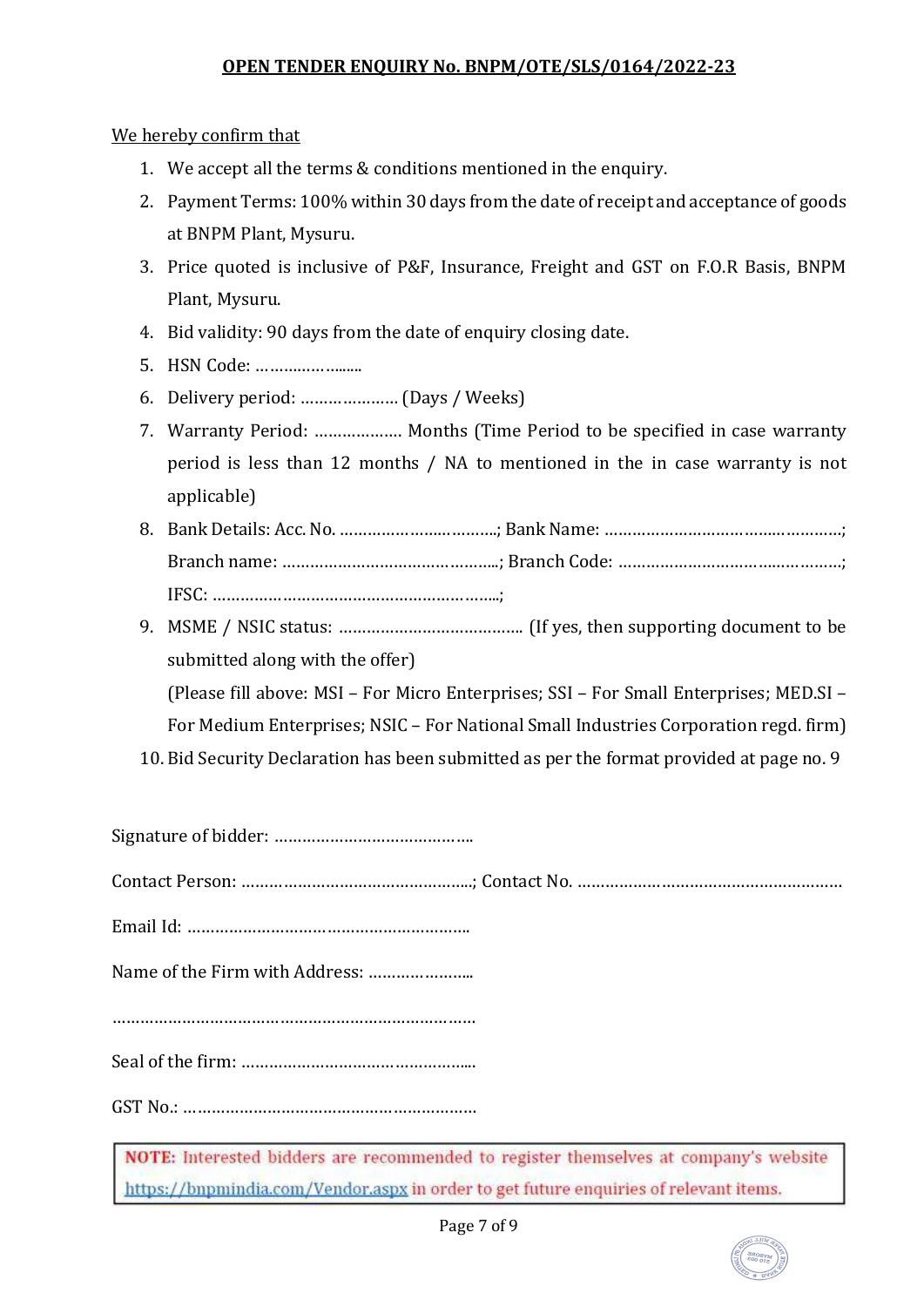## Technical Specifications (Position Limit Switch):

| Sl.no.                                                                                    | <b>Technical Description</b>                                                                                   | <b>Bidder</b><br>Compliance* Yes /<br>No / Deviations |  |  |  |  |  |
|-------------------------------------------------------------------------------------------|----------------------------------------------------------------------------------------------------------------|-------------------------------------------------------|--|--|--|--|--|
| $\mathbf{1}$                                                                              | Position Limit Switch with Rotary Lever, Lever can be<br>transposed by 180° Metal Enclosure & Metal Lever only |                                                       |  |  |  |  |  |
| $\overline{2}$                                                                            | 1 cable entry: M20 x 1.5                                                                                       |                                                       |  |  |  |  |  |
| 3                                                                                         | Basic Component Size Dimensions: 40mm x 76mm x 40mm<br>(Tolerance of $+/-10\%$ is allowed)                     |                                                       |  |  |  |  |  |
| 4                                                                                         | Active Principle: Mechanical                                                                                   |                                                       |  |  |  |  |  |
| 5                                                                                         | Enclosure/Lever material: Cast Iron                                                                            |                                                       |  |  |  |  |  |
| 6                                                                                         | Material of the contacts, electrical: Gold Contacts                                                            |                                                       |  |  |  |  |  |
| 7                                                                                         | Protection Class: IP65 or better                                                                               |                                                       |  |  |  |  |  |
| 8                                                                                         | <b>High Temperature Operation</b>                                                                              |                                                       |  |  |  |  |  |
| 9                                                                                         | Heat Resistant Version - Ambient Temperature Range: 20degC<br>to 160degC                                       |                                                       |  |  |  |  |  |
|                                                                                           | <b>Electrical Data:</b>                                                                                        |                                                       |  |  |  |  |  |
| 10                                                                                        | Utilization Category: AC-15 230VAC; AC-15 2.5A                                                                 |                                                       |  |  |  |  |  |
| 11                                                                                        | Switching Element: NO contact, NC contact; Galvanically<br>separated contact bridges                           |                                                       |  |  |  |  |  |
| 12                                                                                        | Switching Principle: Snap Switch Element                                                                       |                                                       |  |  |  |  |  |
| 13                                                                                        | Approved Brands: Schmersal / Honeywell /<br>Siemens<br>Schneider / Equivalent approved by BNPM                 | Model No.:<br>Make:                                   |  |  |  |  |  |
| Any deviation from the above specifications in the offered product to be mentioned below: |                                                                                                                |                                                       |  |  |  |  |  |
| 14                                                                                        |                                                                                                                |                                                       |  |  |  |  |  |
| 15                                                                                        |                                                                                                                |                                                       |  |  |  |  |  |
| 16                                                                                        |                                                                                                                |                                                       |  |  |  |  |  |
| 17                                                                                        |                                                                                                                |                                                       |  |  |  |  |  |
| 18                                                                                        |                                                                                                                |                                                       |  |  |  |  |  |